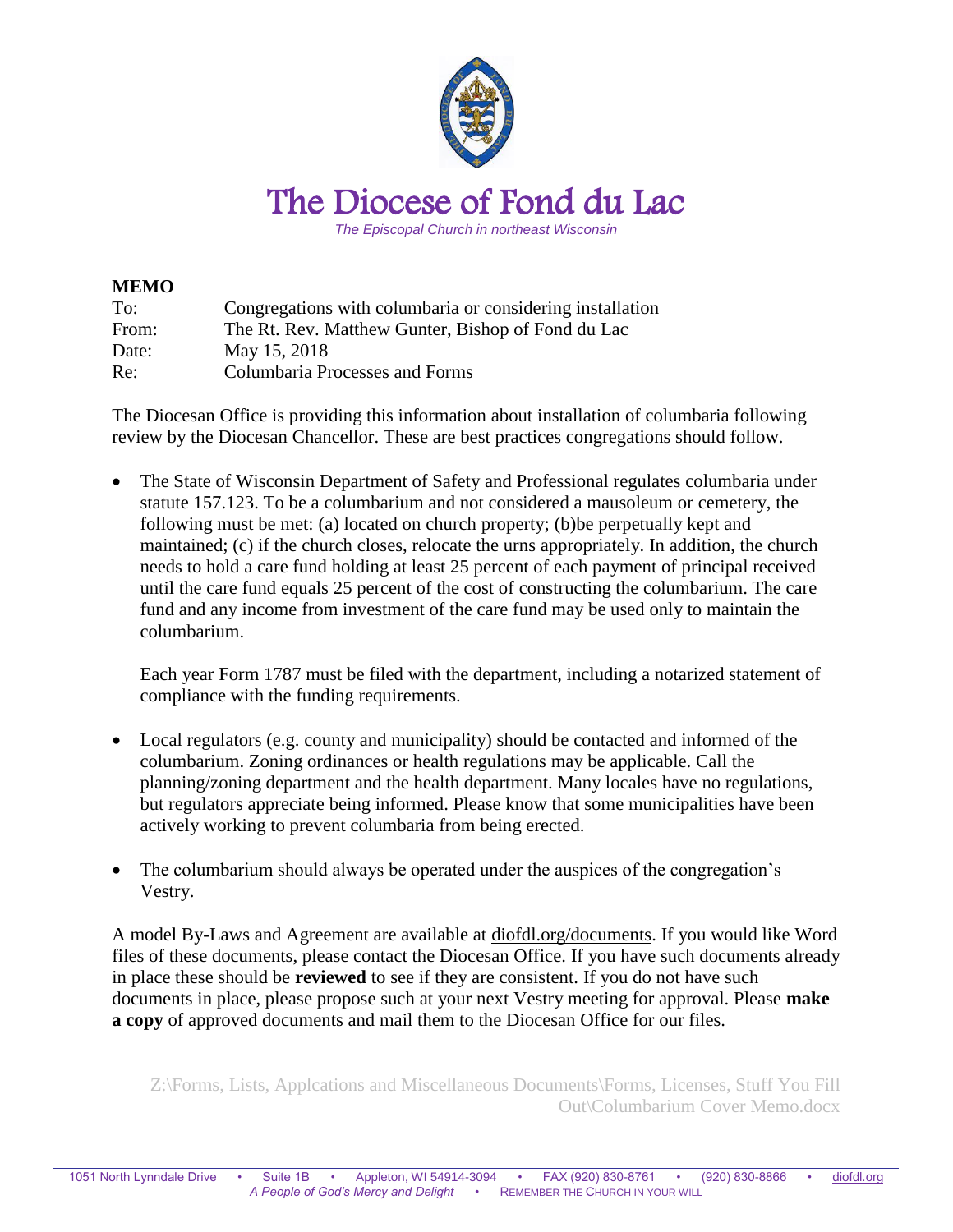## *Columbarium By-Laws For* **CHURCHNAMEHERE***, of the Diocese of Fond du Lac*

The following By-Laws, duly adopted by the Rector, Wardens and Vestry of the **CHURCHNAMEHERE** (hereafter "Congregation") govern the ownership, and operation of the Congregation's columbarium (hereafter "Columbarium").

- 1. **Name (optional).** The name of the Congregation's Columbarium is **COLUMBARIUMNAMEHERE**.
- 2. **Management.** The Rector, Wardens and Vestry of the Church (hereafter, "the Vestry") shall have the right and obligation to manage the Columbarium. The Vestry, however, may assign management and operation of the Columbarium to a committee of the Vestry.
- 3. **Purchase of Use of Plot.** Any current or former member of the Congregation, any person acting on behalf of any current or former member and any person acting on behalf of the estate of a deceased member may purchase the use of one or more Columbarium plots for the internment of the cremated remains of any person, whether or not a member of the Congregation, whose burial is desired by the purchaser. Such purchase is valid only upon entry of a written agreement between the Vestry and the purchaser.
- 4. **Payment for use of Plot.** Payment for use of a Columbarium plot shall be in an amount and manner approved by the Vestry. Columbarium plots may be assigned and markers ordered only after the Vestry has received payment in full.
- 5**. Title to Plots.** The entry of an agreement for use of a plot and the making of a payment for such use of Columbarium plots do not convey to the purchaser any ownership rights in any plot or the Columbarium. The grant of a right to use a Columbarium plot does not grant to the purchaser any ownership interest in any plot or in any space in the Columbarium or the Congregation.
- 6. **Payment for markers and for opening and closing of Plots.** The purchaser shall pay for the actual cost of any requested Columbarium marker including lettering, legends and markings and for the opening and closing of any plot ordered by purchaser. All such charges must be paid within thirty days of receipt of an invoice. No interment shall be permitted in, or engraved inscription made upon, the marker of any plot until the fee for such has been paid in full, except by special written consent of the Vestry.
- 7. **Use of Plots.** The use of each Columbarium plot shall be limited to the cremated remains of one or two, but not more, persons. Such cremated remains shall be interred in the Columbarium plot in urns. The material, design, construction, type, size, shape, character of such urns shall be subject to the absolute and sole control of the Vestry.
- 8. **Contents of Plot.** The contents of Columbarium plots are limited to cremated remains and an urn.
- 9. **Size of Urn.** No urn may be used in the Columbarium which exceeds 10 x 20 x 15 inches.
- 10. **Plot markers**. Columbarium plot markers and designations, including all materials and letterings, legends, and markings thereon, shall conform in all respects to standards approved by the Vestry and are subject to rejection by the Vestry in its sole discretion. Markers used in the Columbarium must be ordered through the Congregation.
- 11. **Maintenance.** The Vestry may use payments made for the use of Columbarium plots for any lawful purpose, including uses unrelated to the Columbarium. Although the Vestry intends to maintain the Columbarium, the Vestry assumes no liability or responsibility for the maintenance of the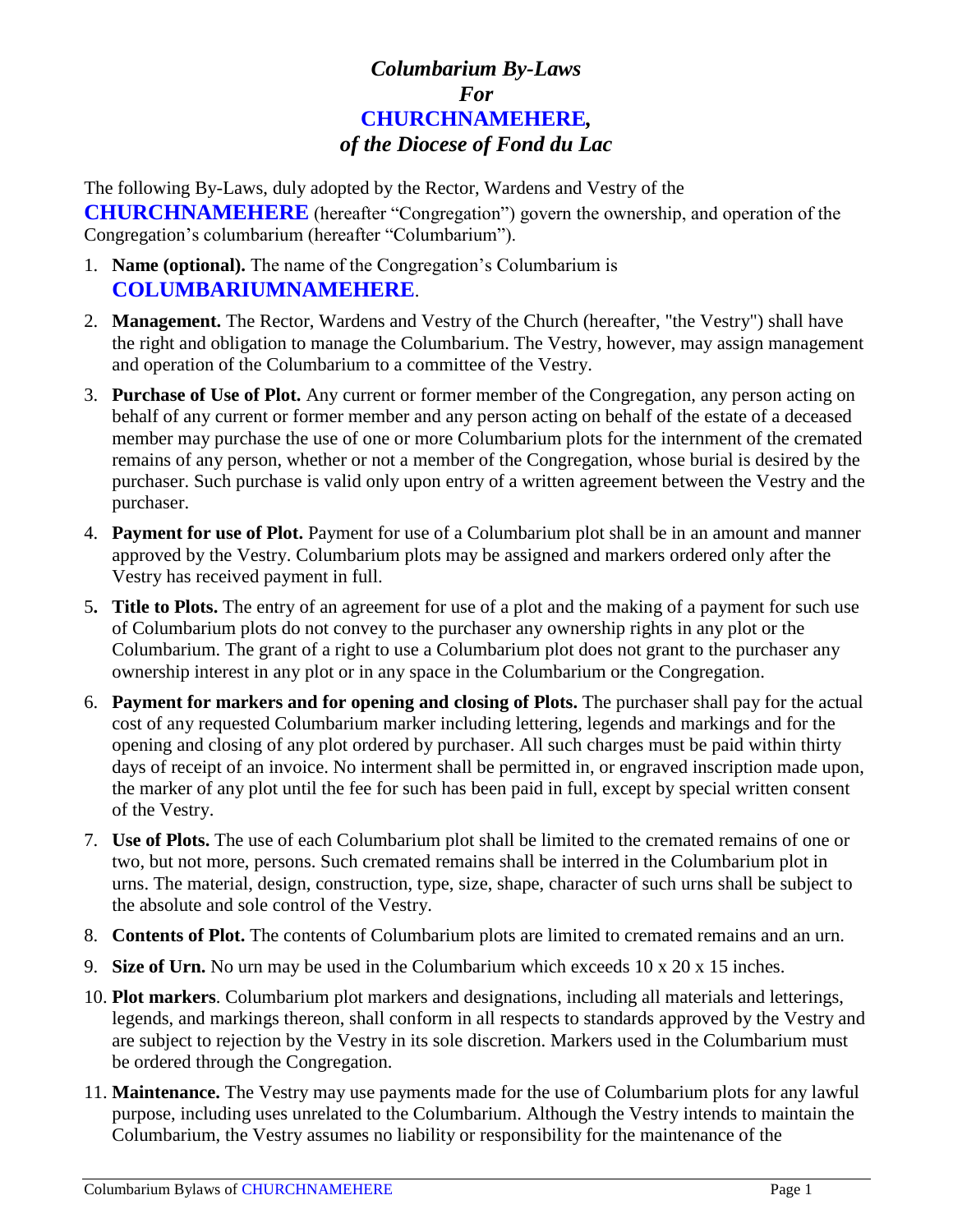Columbarium, for the preservation or loss of, or damage to, any urn placed or the remains of any person interred, in the Columbarium, or for any matter or thing relating to the Columbarium.

- 12. **Change of Designee.** The purchaser, or a person accepted by the Vestry as the purchaser's successor, may change the designee (the person whose cremated remains are to be interred) by writing accepted by the Vestry. The purchaser or the purchaser's successor may also change the designee by Last Will and Testament.
- 13. **Lapse and Termination of Rights after 50 years.** If a Columbarium plot is not used within 50 years after the date of the Purchase Agreement between the purchaser and the Vestry, such Agreement shall terminate, all rights under such Agreement shall lapse, and all rights, include the right to use the plot, shall revert to the Vestry.
- 14. **Religious services.** All religious services associated with the Columbarium must be in conformity with *The Book of Common Prayer*; otherwise such requires the permission of the Bishop. All such services will be arranged and scheduled by the Congregation's rector. A priest or deacon of the Congregation, if available, will officiate. If the designee desired, or the family of the designee desires, the participation of another cleric in the service, such must be approved by the rector before the invitation to the other minister may be extended.
- 15. **Decorations.** Flowers, plants, flags or other decorations may be placed in the Columbarium only in accordance with written guidelines established by the Vestry. Subject to conditions set by the Vestry, flowers and flags are allowed on plots containing the remains of Veterans. Graveside decorations on plots containing the remains of Veterans are limited to Memorial Day and Veterans' Day. Flowers which are placed on plots other than as set forth above are subject to removal.
- 16. **Insurance.** The Vestry may but is not required to insure the Columbarium or its contents and may name the Diocese of Fond du Lac, the Congregation or the Vestry as an insured under any such policy of insurance.
- 17. **Refusal to Inter.** The Vestry, subject to canon and civil law, may refuse to inter the cremated remains of any person, in which event the Vestry shall offer to refund and tender to the purchaser or successor all monies paid for use of the plot in which interment is refused.
- 18. **No pet remains.** The remains of pets are not allowed to be placed in any Columbarium plot, alone or with human remains.
- 19. **Change of Location or Termination of Columbarium.** The Vestry, in its sole discretion, may change the location of or terminate the use of all or any part of the Columbarium, in which event the Vestry shall remove the urns from any plot affected by such change or termination and arrange the placement of such urns in another plot or in another appropriate place as the Vestry may determine in its sole discretion. The Vestry in its discretion may move the Columbarium to another location if the Congregation moves from its present location and may substitute a plot of substantially similar size and character.
- 20. **Remodeling of Columbarium.** The Vestry in its discretion may enlarge or remodel the Columbarium at any time.
- 21. **Decorum.** The Columbarium is part of the Congregation property. All persons in or near the Columbarium are expected to conduct themselves accordingly.
- 22. **Purchaser's Change of address.** The purchaser and purchaser's successors are responsible for notifying the Congregation's office of any change of address or contact information.
- 23. **Amendment of By-Laws.** The Vestry may amend these By-Laws by a majority vote, a quorum being present.